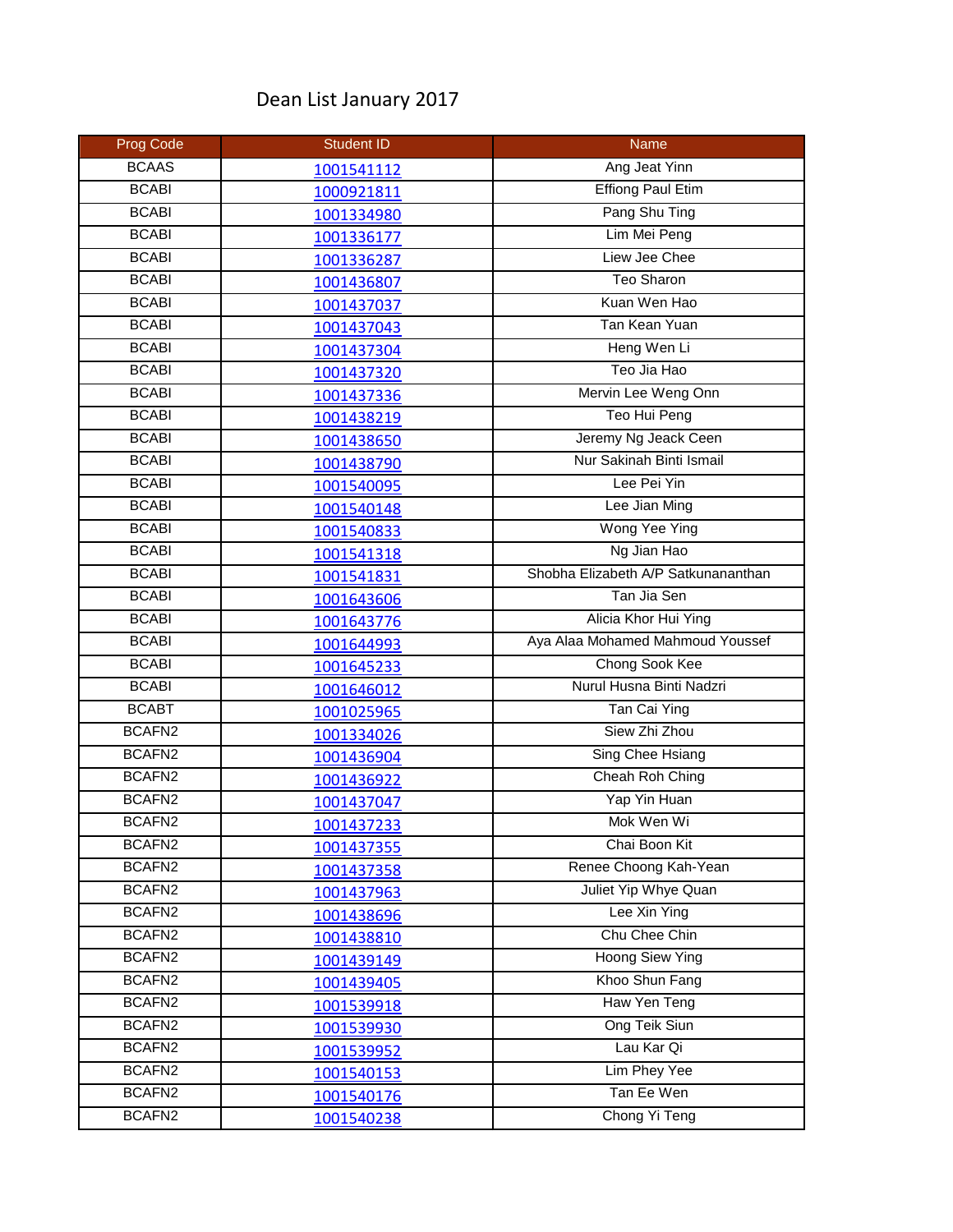| BCAFN2             | 1001540261 | Chan Hew Mun                   |
|--------------------|------------|--------------------------------|
| BCAFN <sub>2</sub> | 1001540333 | Cheong Hui Ann                 |
| BCAFN2             | 1001540455 | Tan Xiao Xuan                  |
| BCAFN <sub>2</sub> | 1001540680 | Kee Phei Er                    |
| BCAFN <sub>2</sub> | 1001540794 | Vania Septa Anggraeni          |
| BCAFN2             | 1001541030 | Lim Yee Leng                   |
| BCAFN2             | 1001541089 | Chrissandra Lois               |
| BCAFN <sub>2</sub> | 1001541388 | Tan Zi Sheng                   |
| BCAFN <sub>2</sub> | 1001541657 | Sim Yan Yi                     |
| BCAFN <sub>2</sub> | 1001541754 | Tan Shun Jie                   |
| BCAFN2             | 1001541875 | Guan Yong Hui                  |
| BCAFN2             | 1001542268 | Mohammed Refai Fathima Shabika |
| BCAFN <sub>2</sub> | 1001542567 | Leong Wei Shan                 |
| BCAFN <sub>2</sub> | 1001542758 | Gan Wei Shuen                  |
| BCAFN <sub>2</sub> | 1001642961 | Ng Tze-Cheng                   |
| BCAFN2             | 1001643745 | Toh Wiming                     |
| BCAFN <sub>2</sub> | 1001643979 | Goh Jian Yong                  |
| BCAFN2             | 1001644796 | Teo Jun Lai                    |
| BCAFN2             | 1001644948 | <b>Kok Andee</b>               |
| BCAFN <sub>2</sub> | 1001644962 | Jess Ong Wei Ting              |
| BCAFN2             | 1001645031 | Tan Shi Yie                    |
| BCAFN <sub>2</sub> | 1001645066 | Chok Sher Yee                  |
| BCAFN <sub>2</sub> | 1001645251 | Chew Sin Yi                    |
| BCAFN2             | 1001645269 | Tan Zsu Chi                    |
| BCAFN2             | 1001645303 | Vishnuprriya A/P Ganeson       |
| BCAFN2             | 1001645426 | Chow Jia Yin                   |
| BCAFN <sub>2</sub> | 1001645478 | Teh E Lain                     |
| BCAFN <sub>2</sub> | 1001645544 | Mhoneswari A/P Gopinathan      |
| BCAFN <sub>2</sub> | 1001645580 | Tey Pay Shi                    |
| BCAFN <sub>2</sub> | 1001645888 | Chew Zhi Wei                   |
| BCAFN <sub>2</sub> | 1001646089 | 'Aisyah Binti Abdullah         |
| BCAFN <sub>2</sub> | 1301437112 | Kho Kebing                     |
| BCAFN <sub>2</sub> | 1301437566 | Tan Xin Ning                   |
| BCAFN <sub>2</sub> | 1301540377 | Eugenie Chew Ching Sze         |
| <b>BCANW</b>       | 1001233125 | Tanasha Azalea Suhandani       |
| <b>BCANW</b>       | 1001233524 | Soon Yee Chien                 |
| <b>BCANW</b>       | 1001436785 | Tan Yee Kuan                   |
| <b>BCANW</b>       | 1001437327 | Loo Yen Chi                    |
| <b>BCANW</b>       | 1001437340 | Ong Hui Yi                     |
| <b>BCANW</b>       | 1001437535 | Heng Yit Ying                  |
| <b>BCANW</b>       | 1001438353 | Lim Hui Yien                   |
| <b>BCANW</b>       | 1001438357 | Jevitha Ananthan               |
| <b>BCANW</b>       | 1001541550 | Foong Jia Yan                  |
| <b>BCANW</b>       | 1001541591 | Yee Ye Xuan                    |
| <b>BCANW</b>       | 1001541668 | Tham Zhi Cheng                 |
| <b>BCANW</b>       | 1001541684 | Yue Jun Yi                     |
| <b>BCANW</b>       | 1001541946 | Wong Li Xin                    |